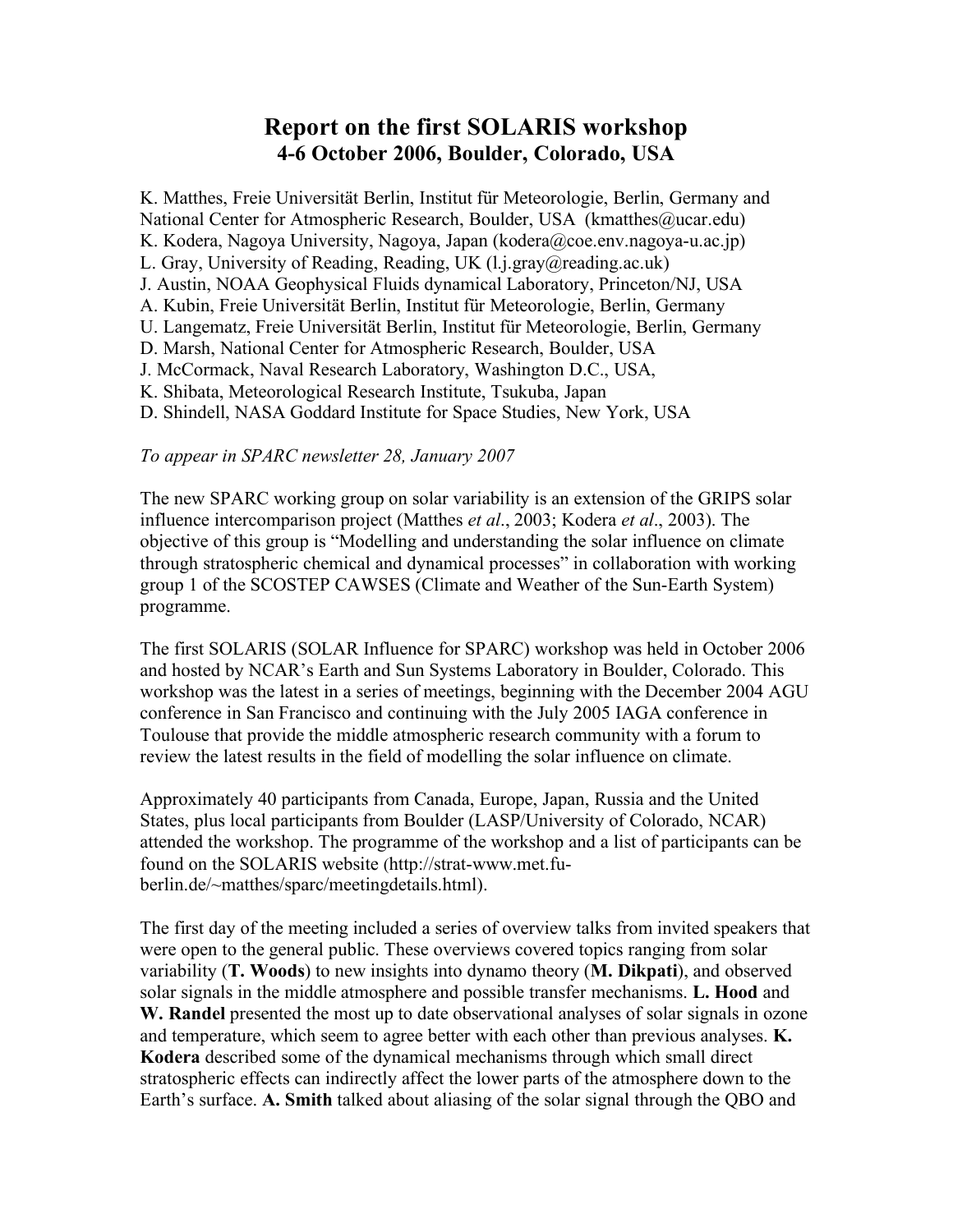the problem of having data sets that are too short. **C. Randall** gave an overview about precipitating particles and their effect on stratospheric chemistry and dynamics. In the afternoon each modelling group participating in the SOLARIS project gave a summary of their current activities.

The following two days focused on the specific research activities of each group in order to determine which questions are still open and how they can be studied in more detail through the combined SOLARIS effort. These results were discussed within the context of the five coordinated research themes that comprise the SOLARIS effort (http://stratwww.met.fu-berlin.de/~matthes/sparc/goals.html):

- I) Thermospheric and Mesospheric Response
- II) Ozone and Temperature Response
- III) Dynamical Response Including the Role of the QBO
- IV) Stratosphere-Troposphere Coupling
- V) Ocean Response and Paleo-Climate

Within theme I, model studies about the influence of solar proton events on the atmosphere were shown. Figure 1 shows one example of an experiment with NCAR's Whole Atmosphere Community Climate Model (WACCM) that incorporated solar protons during the 2003 "Halloween storm". Increased solar proton fluxes lead to increases in  $NO<sub>v</sub>$  (Figure 1b) that are comparable to observations (Figure 1a) (presentation by **D. Marsh**). The solar proton fluxes for the period 1963-2003 used in WACCM were provided by Charles Jackman and are now available on the SOLARIS website. Other studies dealt with solar influence on tides (presentation by **T. Hirooka**).

A more coherent temperature and ozone response to the 11-year solar cycle from different models came out of the discussion from themes II and III. Figure 2 shows examples of the resulting solar signal in ozone from three different coupled chemistry climate models (CCMs) and one 2D chemistry-transport model when the 11-year solar cycle in irradiance was included. In all of the models the solar cycle was time-varying, instead of the usual constant solar min/max experiments of the past. The GFDL AMTRAC (Atmospheric Model with TRansport And Chemistry) simulations were run for 135 years (3x45 years) with observed solar cycle, SSTs, GHG, and volcanoes (REF1 simulations of CCMVal) (presentation by **J. Austin**). Note that AMTRAC does not have an internally generated QBO or a specified one. The MRI-CCM simulations are similar to the AMTRAC simulations except that the model generates a self-consistent QBO (presentation by **K. Shibata**). The NRL CHEM2D model was run for 50 years with an interactive parameterization for the QBO (presentation by **J. McCormack**). The WACCM simulations had a prescribed QBO (the observed time series were repeated in order to reach 110 years of simulation) and fixed SSTs, GHG and no volcanic aerosols (presentation by **K. Matthes**).

The discrepancy in the ozone response between observations, and 2D and 3D model simulations carried out in the 1990's seems to be reduced in the latest simulations. More models show the observed vertical structure in the tropical stratosphere, with a maximum in the upper stratosphere, a relative minimum in the middle stratosphere, and a secondary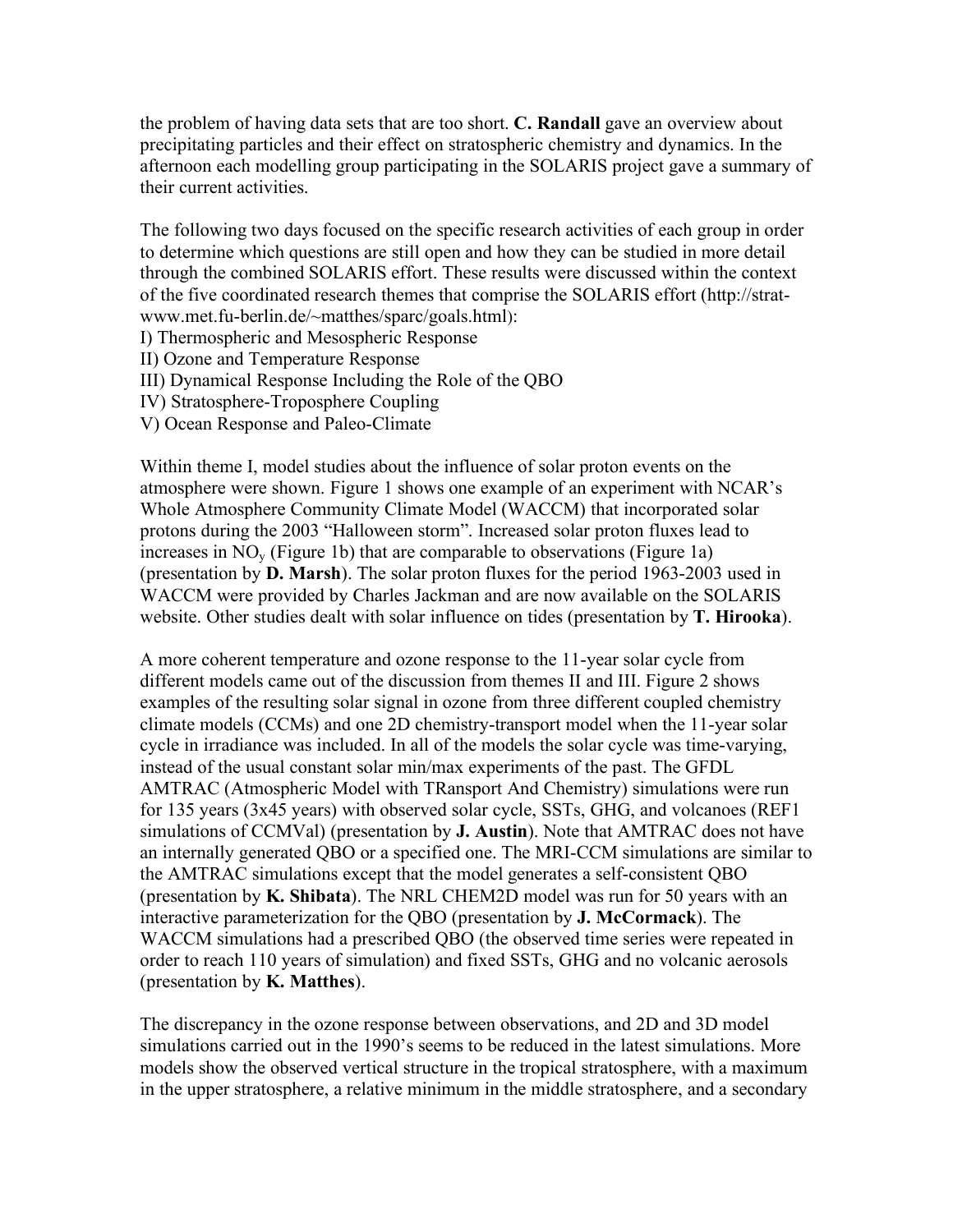maximum in the lower stratosphere. Possible factors that may be important in obtaining the correct vertical structures are a time-dependent solar cycle, a time-varying QBO (either self-consistent or synthetic), variable SSTs, and a long enough time series (at least 50 years). Other issues that were discussed and seem to be important for producing a more realistic solar signal include a high-resolution short wave heating scheme as well as a good model climatology (presentation by **U. Langematz**). Also the question was raised of how high the top of the model has to be to simulate a realistic solar signal in the middle atmosphere. The importance of the background ozone field to the resulting temperature response was pointed out as well (presentation by **L. Gray**).

We now have a good set of model experiments with different levels of complexity that will be used to understand the relative importance of these factors in producing the solar signal in ozone. As a starting point, J. Austin, E. Rozanov and K. Tourpali have started an intercomparison of the tropical solar signal in ozone by analysing the REF1 simulations of the CCMVal SPARC initiative (Eyring *et al*., 2006).

The SOLARIS model experiments will also be used to investigate the dynamical response of QBO and solar signals. So far the observed modulation of the polar night jet and the Brewer Dobson circulation (Kodera and Kuroda, 2002), the modulation of the occurrence of Stratospheric Warmings (Labitzke and van Loon, 1988) including the importance of equatorial winds in the upper stratosphere (Gray et al., 2001a, b; Gray, 2003, Gray et al., 2004) have only been reproduced in a few model simulations (e.g., Matthes et al., 2004, 2006; Palmer and Gray, 2005). Further work is required to investigate the importance of this QBO interaction and whether it impacts the mechanism for transfer of the solar signal to the troposphere.

Within theme IV, different sensitivity studies of stratosphere-troposphere coupling were shown. A perpetual January sensitivity experiment with the ECHAM5-MESSY CCM, in which a momentum forcing was introduced in the mid-latitude stratosphere, shows a dynamically induced temperature increase in the tropical lower stratosphere (Figure 3) that leads to changes in vertical velocity and precipitation in the tropics, and changes in the extratropical regions with an AO-like pattern in the Northern Hemisphere troposphere (presentation by **A. Kubin**, U. Langematz). This idealized experiment shows that stratospheric changes can have significant effects on the tropospheric circulation and confirms earlier findings of Haigh (1996), Haigh *et al*. (2005), the presentation by **J. Haigh**, and Matthes *et al*. (2004, 2006).

Within theme V, the importance of an interactive ocean was discussed. A fully interactive ocean seems to better represent the reconstructed surface temperature signal during the Maunder Minimum (Figure 4, presentation by **D. Shindell**). **J. Meehl** showed results from NCAR's Community Climate System Model (CCSM) in which only total solar irradiance (TSI) changes at the top  $(\sim 10hPa)$  were introduced, and which does not have a stratosphere; these results look very similar to the changes that were achieved with a CCM that included spectrally resolved solar irradiance changes and a proper stratosphere (Matthes *et al*., 2007). The vertical structure of the response needs to be investigated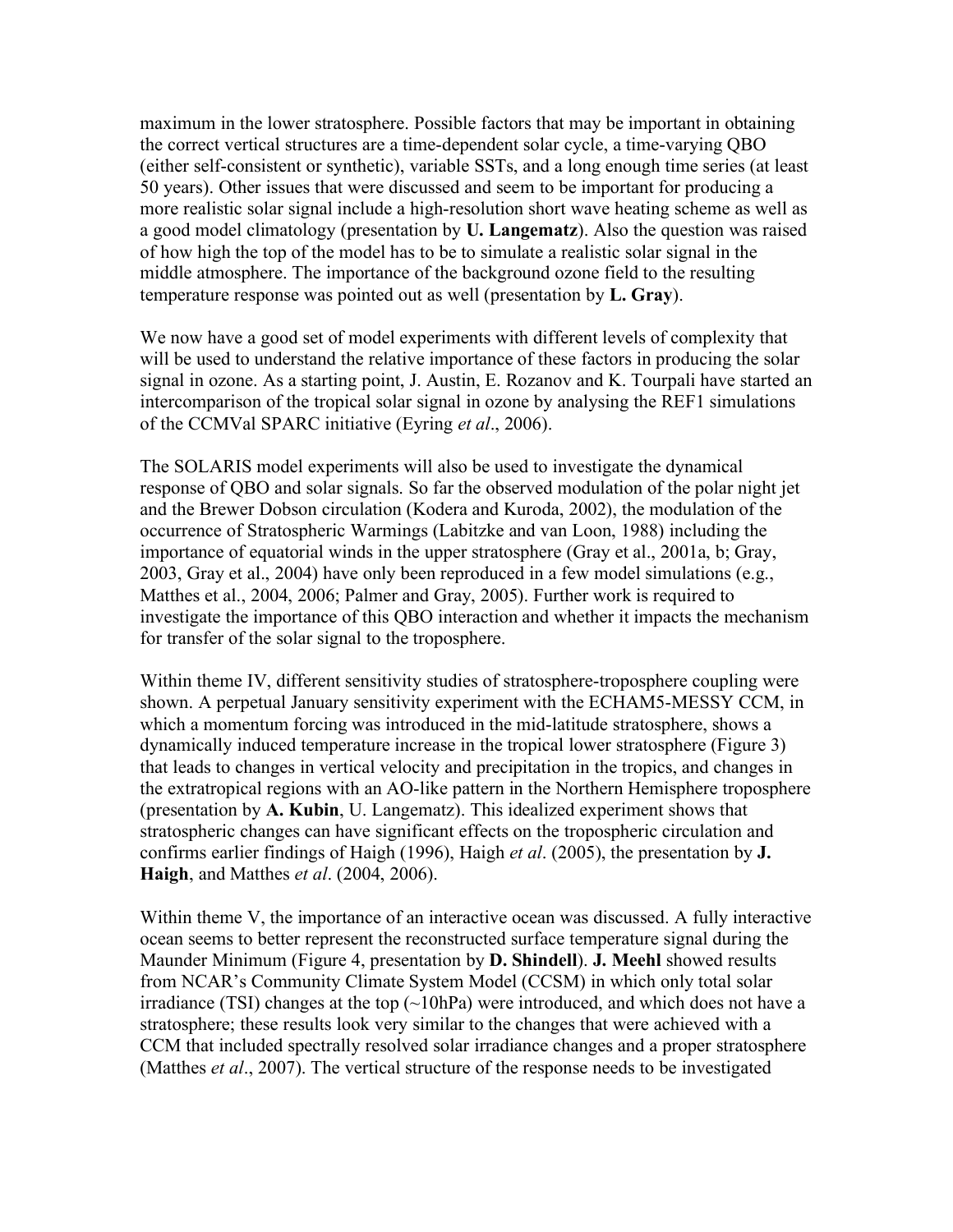further and it needs to be clarified how much of the tropospheric equatorial signal comes from TSI and how much from spectrally resolved UV changes.

The short-term (27-day) response of the middle to upper atmosphere was discussed with the Hamburg Model of the Neutral and Ionized Atmosphere (HAMMONIA) (presentation by **H. Schmidt**), with the GFDL AMTRAC model (presentation by **J. Austin**) and with the SOCOL model (presentation by **E. Rozanov**). It was proposed to use 27-day cycle simulations to investigate the mechanisms for solar forcing in the stratosphere. For a decade or more 27-day processes have been simulated reasonably accurately whereas the response to the 11-year solar cycle is only now getting more coherent in the different model simulations. One of the main issues is whether different processes are operating on the 11-year and 27-day timescale.

Further progress and updates on our activities can be found on the SOLARIS website : http://strat-www.met.fu-berlin.de/~matthes/sparc/solaris.html.

## **Acknowledgments**

We would like to thank Guy Brasseur, director of NCAR's Earth and Sun Systems Laboratory, for kindly hosting the workshop and Barb Petruzzi for the help with the logistics. The support of SPARC/WCRP enabled a few students to attend. Also, the authors would like to thank R. Garcia for valuable comments on the manuscript.

## **References**

Austin, J., B.E. Soukharev, and L.L. Hood (2006), Solar cycle variations of stratospheric ozone and temperature in simulations of a coupled chemistry-climate model, submitted to ACP.

Eyring, V., et al. (2006), Assessment of temperatures, trace species, and ozone in chemistry-climate simulations of the recent past, J. Geophys. Res., in press.

Gray, L.J. (2003), The influence of the equatorial upper stratosphere on stratospheric sudden warmings, Geophys. Res. Letts., 30, doi:10.1029/2002GL016430.

Gray, L. J., E. F. Drysdale, T. J. Dunkerton, and B. N. Lawrence (2001a), Model studies of the interannual variability of the northern hemisphere stratospheric winter circulation: the role of the Quasi-Biennial Oscillation, Q. J. R. Meteorol. Soc., 127, 1413—1432.

Gray, L.J., S. Crooks, C. Pascoe, S. Sparrow, and M. Palmer (2004), Solar and QBO Influences on the Timing of Stratospheric Sudden Warmings, J. Atmos. Sci., 61, 2777- 2796.

Gray, L. J., S. J. Phipps, T. J. Dunkerton, M. P. Baldwin, E. F. Drysdale, and M. R. Allen (2001b), A data study of the influence of the equatorial upper stratosphere on northern hemisphere stratospheric sudden warmings, Q. J. R. Meteorol. Soc., 127, 1985--2003.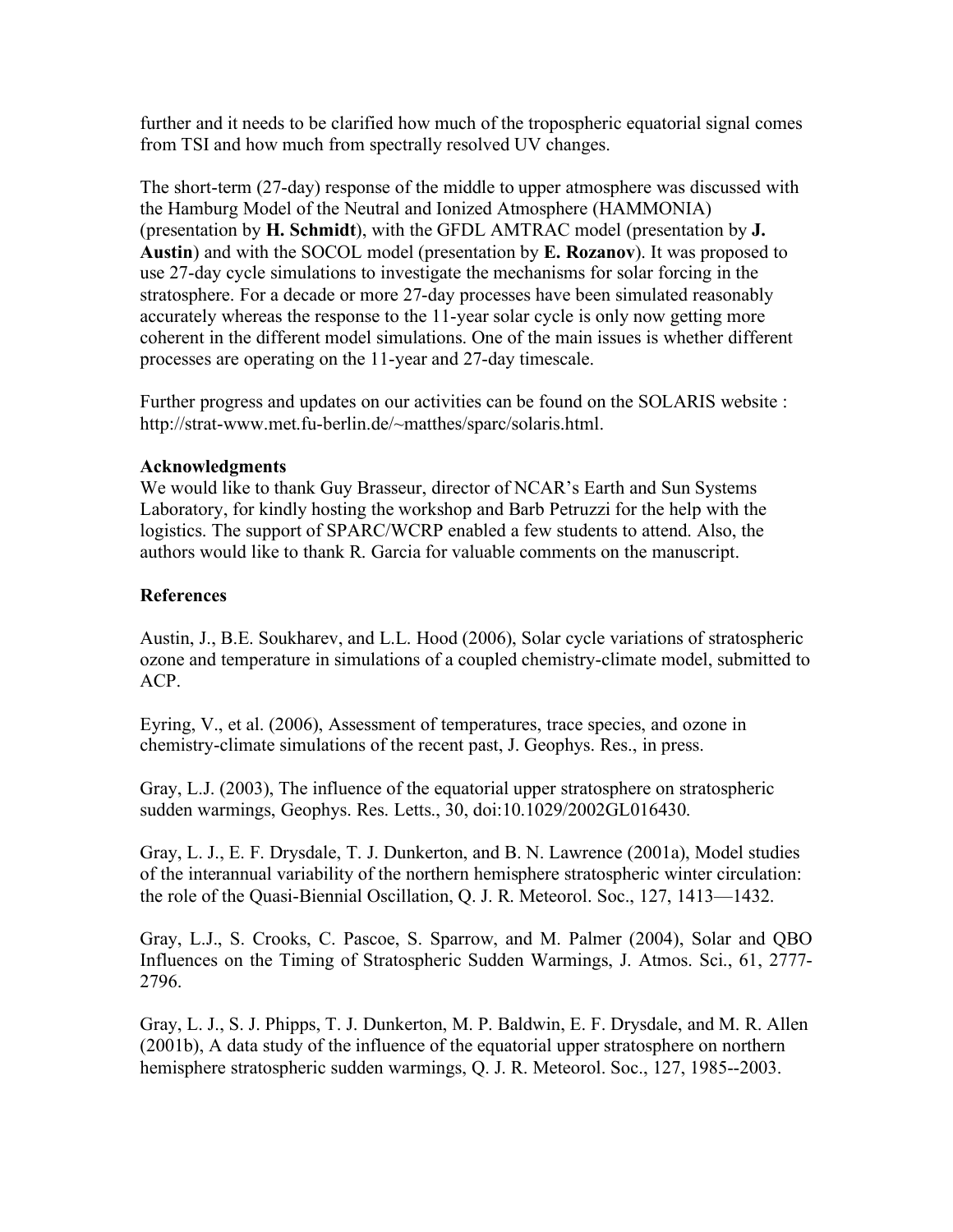Haigh, J.D. (1996), The impact of solar variability on climate, Science, 272, 981--984.

Haigh, J.D., M. Blackburn, and R. Day (2005), The Response of Tropospheric Circulation to Perturbations in Lower-Stratospheric Temperature, J. Climate, 18, 3672- 3685.

Kodera, K., and Y. Kuroda (2002), Dynamical response to the solar cycle, J. Geophys. Res., 107, 4749, doi:10.1029/2002JD002224.

Kodera, K., K. Matthes, K. Shibata, U. Langematz, and Y. Kuroda (2003), Solar impact on the lower mesospheric subtropical jet in winter: A comparative study with general circulation model simulations, Geophys. Res. Lett., 30 (D6), 1315, doi:10.1029/2002GL016124.

Labitzke, K., and H. v. Loon (1988), Associations between the 11-year solar cycle, the QBO and the atmosphere, Part I: The troposphere and stratosphere in the northern hemisphere in winter, J. Atmos. Terr. Phys., 50, 197-206.

Lean, J., J. Beer, and R. Bradley (1995), Reconstruction of solar irradiance since 1610: Implications for climate change, Geophys. Res. Lett., 22, 3195-3198.

Lopez-Puertas, M., B. Funke, S. Gil-Lopez, T. von Clarmann, G. P. Stiller, M. Hopfner, S. Kellmann, H. Fischer, and C. H. Jackman (2005), Observation of NOx enhancement and ozone depletion in the Northern and Southern Hemispheres after the October – November 2003 solar proton events, J. Geophys. Res., 110, A09S43, doi:10.1029/2005JA011050.

Mann, M. E., R. S. Bradley, and M. K. Hughes (1998), Global-scale temperature patterns and climate forcing over the past six centuries, Nature, 392, 779-787.

Matthes, K., K. Kodera, J.D. Haigh, D.T. Shindell, K. Shibata, U. Langematz, E. Rozanov, and Y. Kuroda (2003), GRIPS solar experiments intercomparison projects: Initial results, Pap. Meteorol. Geophys., 54, 71-90.

Matthes, K., U. Langematz, L.J. Gray, K. Kodera, and K. Labitzke (2004), Improved 11- Year solar signal in the FUB-CMAM, J. Geophys. Res., 109, doi:10.1029/2003JD004012

Matthes, K., Y. Kuroda, K. Kodera, and U. Langematz (2006), Transfer of the Solar Signal from the Stratosphere to the Troposphere: Northern Winter, J. Geophys. Res., 111, D06108, doi:10.1029/2005JD006283.

Matthes, K., D. Marsh, B. Boville, R. Garcia, D. Kinnison, F. Sassi, and S. Walters (2007), Modeling the Influence of the 11-Year Solar Cycle and the QBO with the NCAR Whole Atmosphere Community Climate Model, manuscript in preparation.

McCormack, J. P., and D. E. Siskind (2006), Simulations of the ozone response to the 11-year solar cycle and QBO in a zonally averaged photochemical-transport model of the